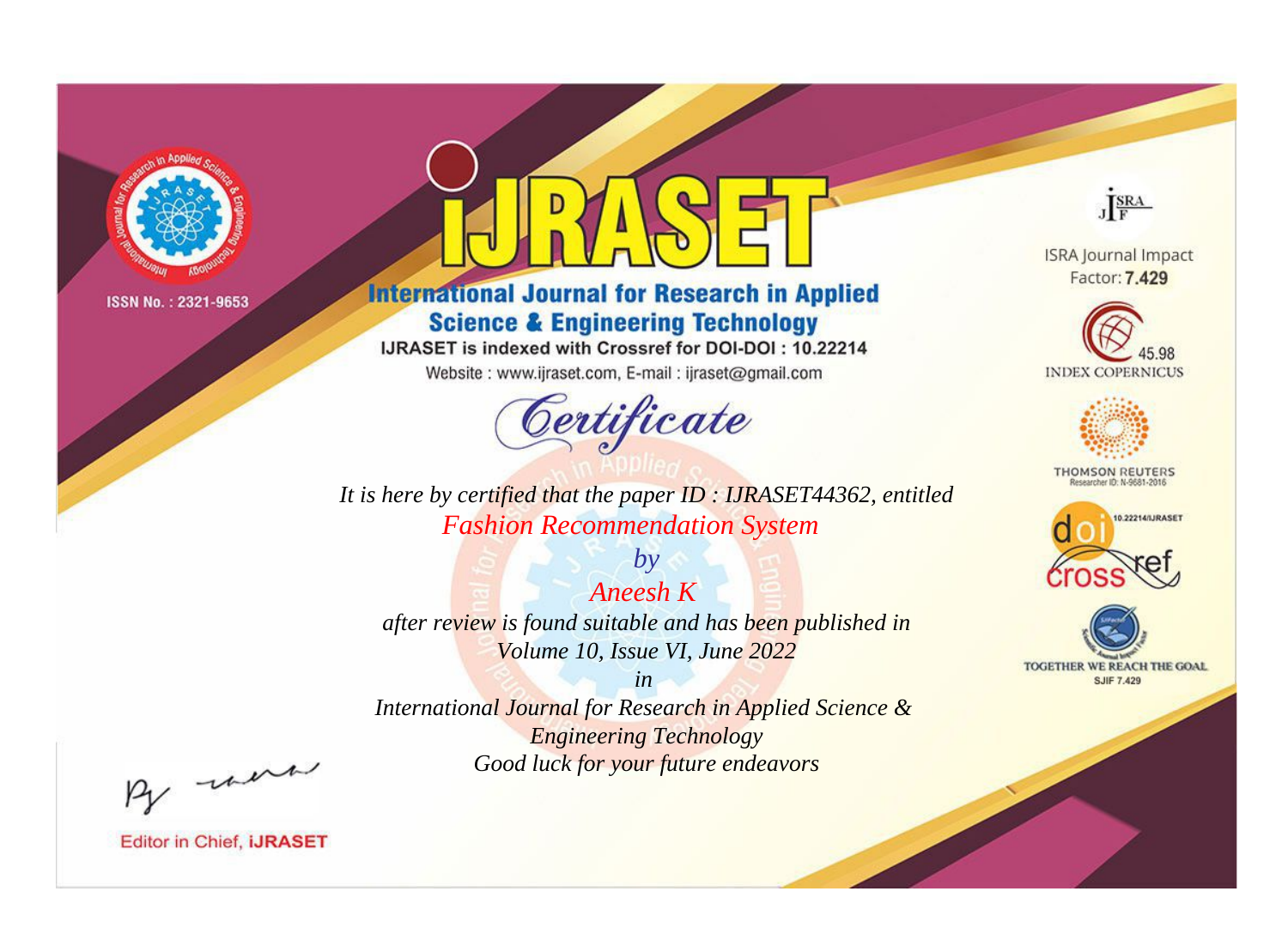

# **International Journal for Research in Applied Science & Engineering Technology**

IJRASET is indexed with Crossref for DOI-DOI: 10.22214

Website: www.ijraset.com, E-mail: ijraset@gmail.com



JERA

**ISRA Journal Impact** Factor: 7.429





**THOMSON REUTERS** 



TOGETHER WE REACH THE GOAL **SJIF 7.429** 

It is here by certified that the paper ID: IJRASET44362, entitled **Fashion Recommendation System** 

 $b\nu$ P V Rohith Kumar after review is found suitable and has been published in Volume 10, Issue VI, June 2022

 $in$ International Journal for Research in Applied Science & **Engineering Technology** Good luck for your future endeavors

By morn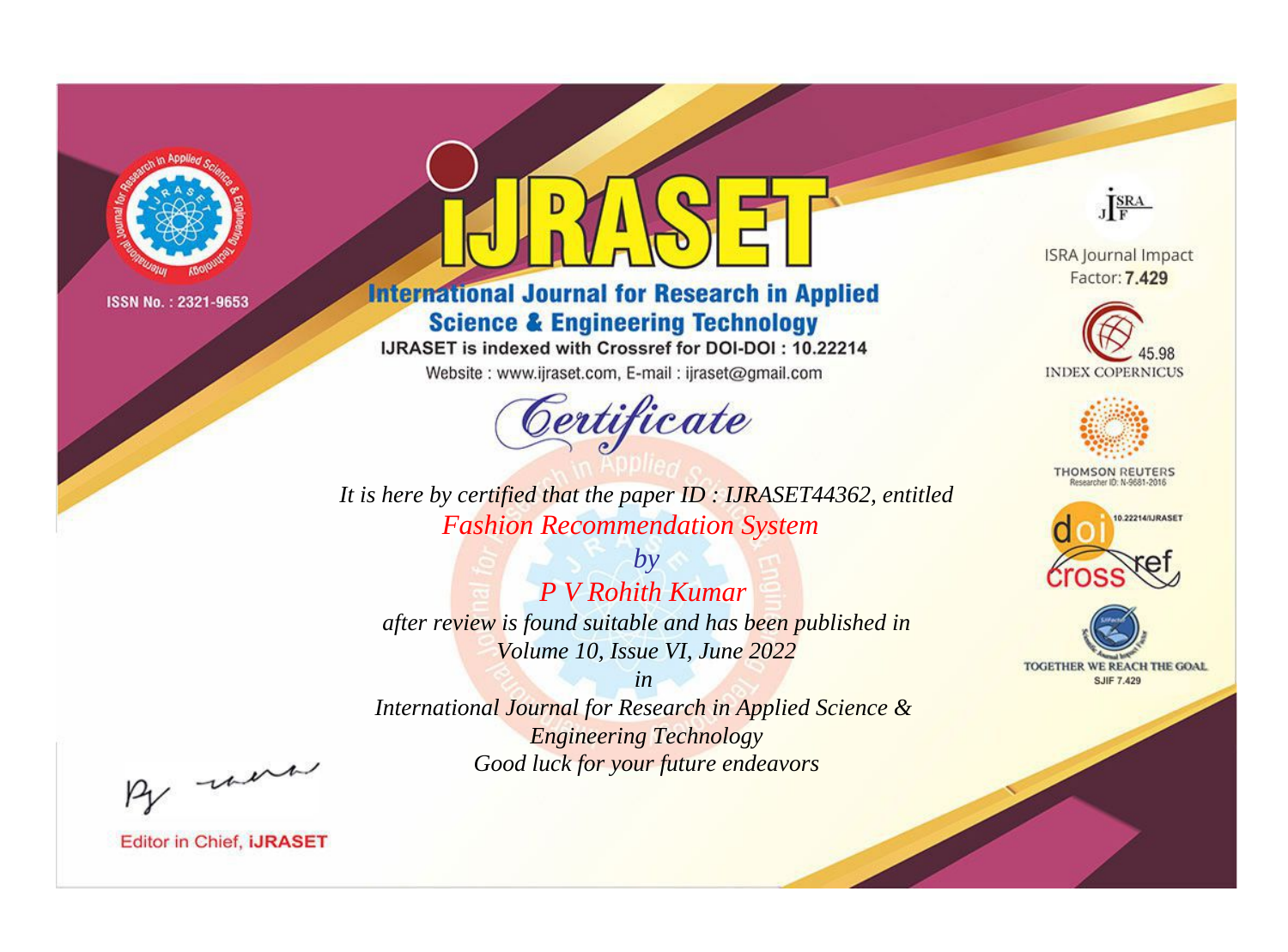

# **International Journal for Research in Applied Science & Engineering Technology**

IJRASET is indexed with Crossref for DOI-DOI: 10.22214

Website: www.ijraset.com, E-mail: ijraset@gmail.com



JERA

**ISRA Journal Impact** Factor: 7.429





**THOMSON REUTERS** 



TOGETHER WE REACH THE GOAL **SJIF 7.429** 

It is here by certified that the paper ID: IJRASET44362, entitled **Fashion Recommendation System** 

 $by$ Sai Uday Nagula after review is found suitable and has been published in Volume 10, Issue VI, June 2022

 $in$ International Journal for Research in Applied Science & **Engineering Technology** Good luck for your future endeavors

By morn